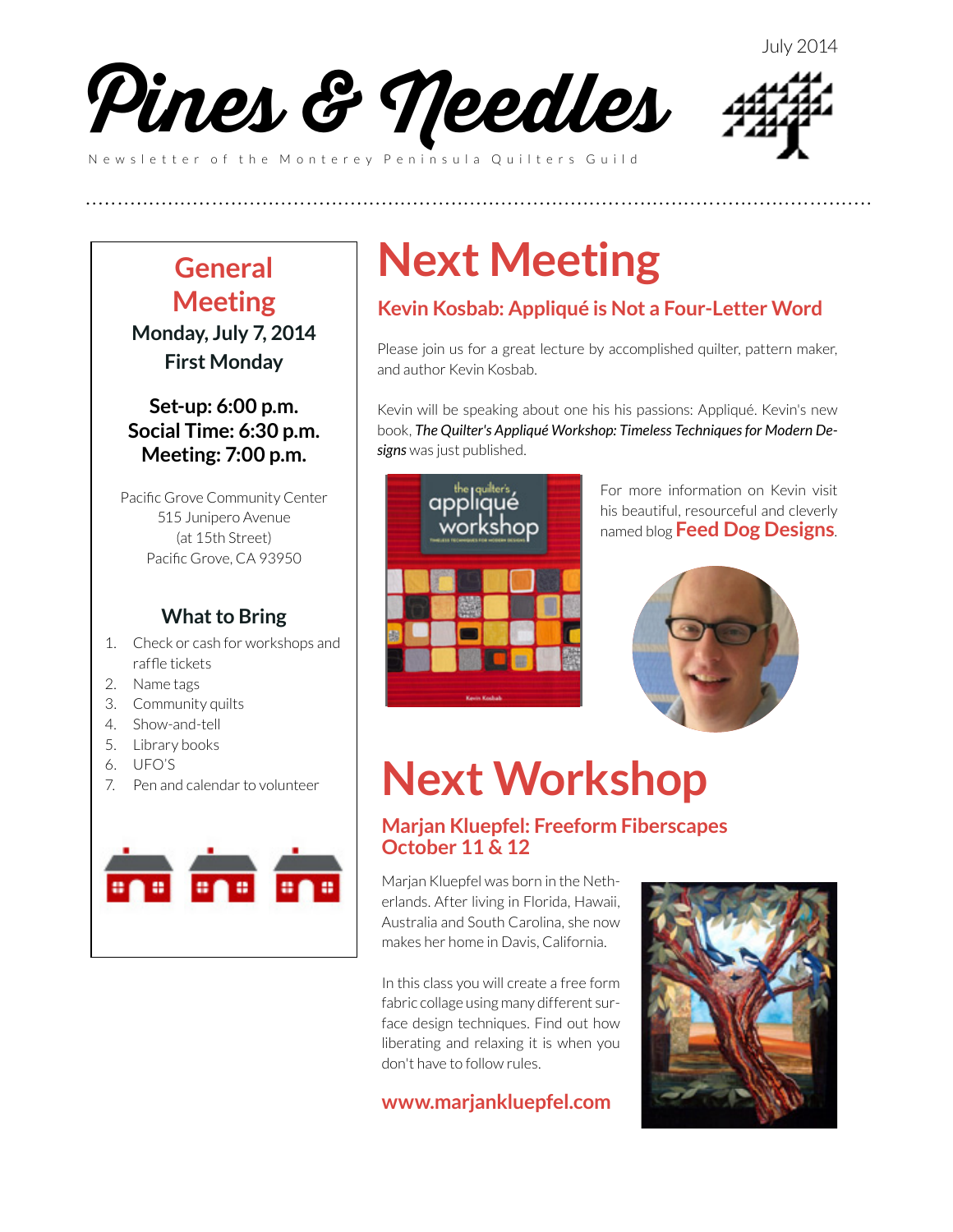

# **President's Message**

By Claudia Sammis

*Crisis Management for Quilters*

No! Not the kind of crisis management plans that corporations and governments employ. I was referring to the numerous, annual events in quilters' homes across America which cause the phenomenon of crisis sewing.

All quilters have their tales, such as:

- sewing on a binding at 3 a.m. on Christmas morning
- attaching a hanging sleeve in the parking lot before a quilt show
- power sewing a quilt-in-a-day when it really should have taken a week
- ... and, the list goes on

This all came to mind as I listened to the very prolific and creative Denise Oyama Miller when she spoke at the June meeting. Not only does she have a life with her husband and their family, but she enters her pieces in many national quilt shows and gallery exhibits. In addition, she has a small retail business that requires filling orders. Denise certainly didn't looked stressed-out like she had just come off an all-nighter. Maybe her serenity comes from the tidy mind of a math major.

But, lacking a tidy mind ... as we look at our considerable stashes and overflowing bins of UFOs, maybe it's time to utilize some of the tools that we learned in the business world -- logistics, flow charts, and well-planned deadlines. What a concept!



# By Sharon Winter

- Creative custom quilting on a domestic machine
- Award-winning fine hand quilting
- Binding, basting, design and quiltmaking services

Please call for an appointment (831) 647-8769

Monterey's sewing, craft & design studio; where inspitation and creativity are set free.

**CLASSES, WORKSHOPS, & SPECIAL EVENTS** 

**BELLA LOFASO BRANCATO** 140 West Franklin St., Suite 205, Monterey, CA 93940 www.bellastudiomonterey.com, bella@bellastudiomonterey.com, 831.920.2272

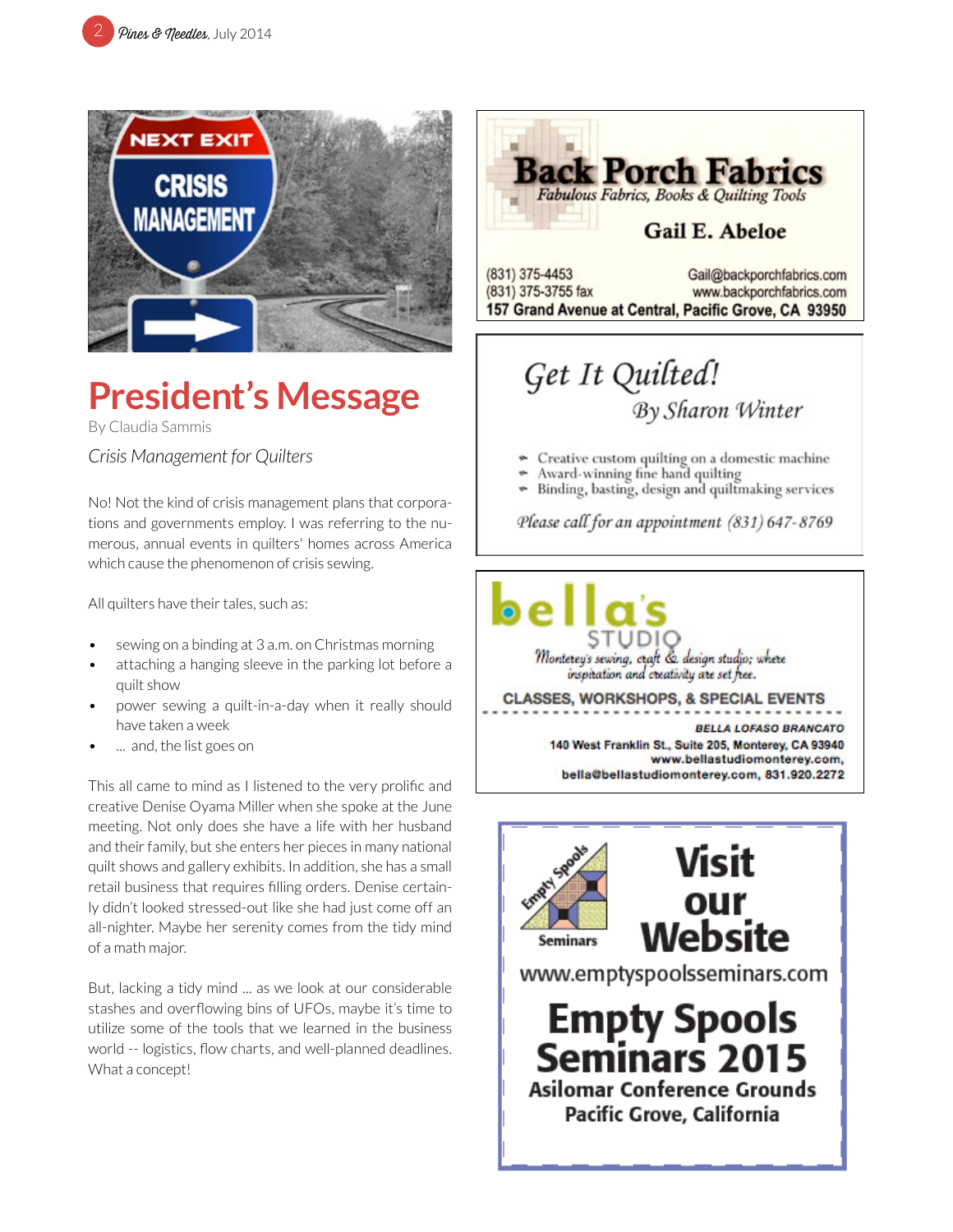



# **Monterey County Fair**

By Terann Carr

*The county fair is coming soon. Time to enter your quilts.*

Yes, it's time to plan for the Fair! Please consider showing the quilts you entered into our own show in April, they already have sleeves!

There are a lot of categories of quilts to enter, which you can find in the Entry Booklet. We will also post an entry form in the Newsletter. The quilt display was given it's own room last year, which the Fair's Home Arts director wants to make a permanent assignment. Now we just have to fill it!

Volunteer Sign Ups will be out a month before the Fair, which occurs over the Labor Day weekend. Watch for more details.

### **w[ww.montereycountyfair.com/annual-fair](http://www.montereycountyfair.com/annual-fair )**



By Holly Casey *Join in the fun and contribute to Fall Foliage*

We're constructing a Fall Foliage raffle quilt which will be won by some lucky person during the 2015 Quilt Show. It's not too late to help make blocks, especially blocks with the palest of blue skies and the darkest of blue skies.

If you would like to make some blocks, contact Holly Casey. She will then send you the instructions.

*[holly@hollycaseyquilts.com](mailto:holly%40hollycaseyquilts.com%20?subject=2015%20Raffle%20Quilt)  831-385-3374*

Please turn all blocks in at the July 7th meeting, or mail them to:

> *Holly Casey 45335 Vista Place King City, CA 93930*



## **Board Projects**

*July 2014*

- Presentation of nominations for MPQG Executive Board and Standing Committee Coordinators
- Membership Re-enrollment begins
- Continue volunteer signups for 2014 Monterey County Fair
- Updates and announcements to Communications the 10th of the month

# **Upcoming MPQG Events**

- July 7 Meeting 1st Monday. Speaker Kevin Kosbab: *Appliqué is not a Four Letter Word*
- July 18 Friday Charity Quilt Friendship Group's monthly Sew In from 9:30 a.m. on. Contact Terann Carr for directions 831- 375-7881
- August 4 Meeting 1st Monday. Speaker Marie Strait: *Scraps, Scraps, Scraps*
- September 8 Meeting 1st Monday. Quilt Tying
- October 6 Meeting 1st Monday Speaker Marjan Kluepfel: *Evolution of an Art Quilter*
- October 11 & 12 Saturday & Sunday Workshop with Marjan Kluepfel
- November 10 Meeting 2nd Monday. Speaker Carol van Zandt: *Designing Fabric for Quilting and Sewing*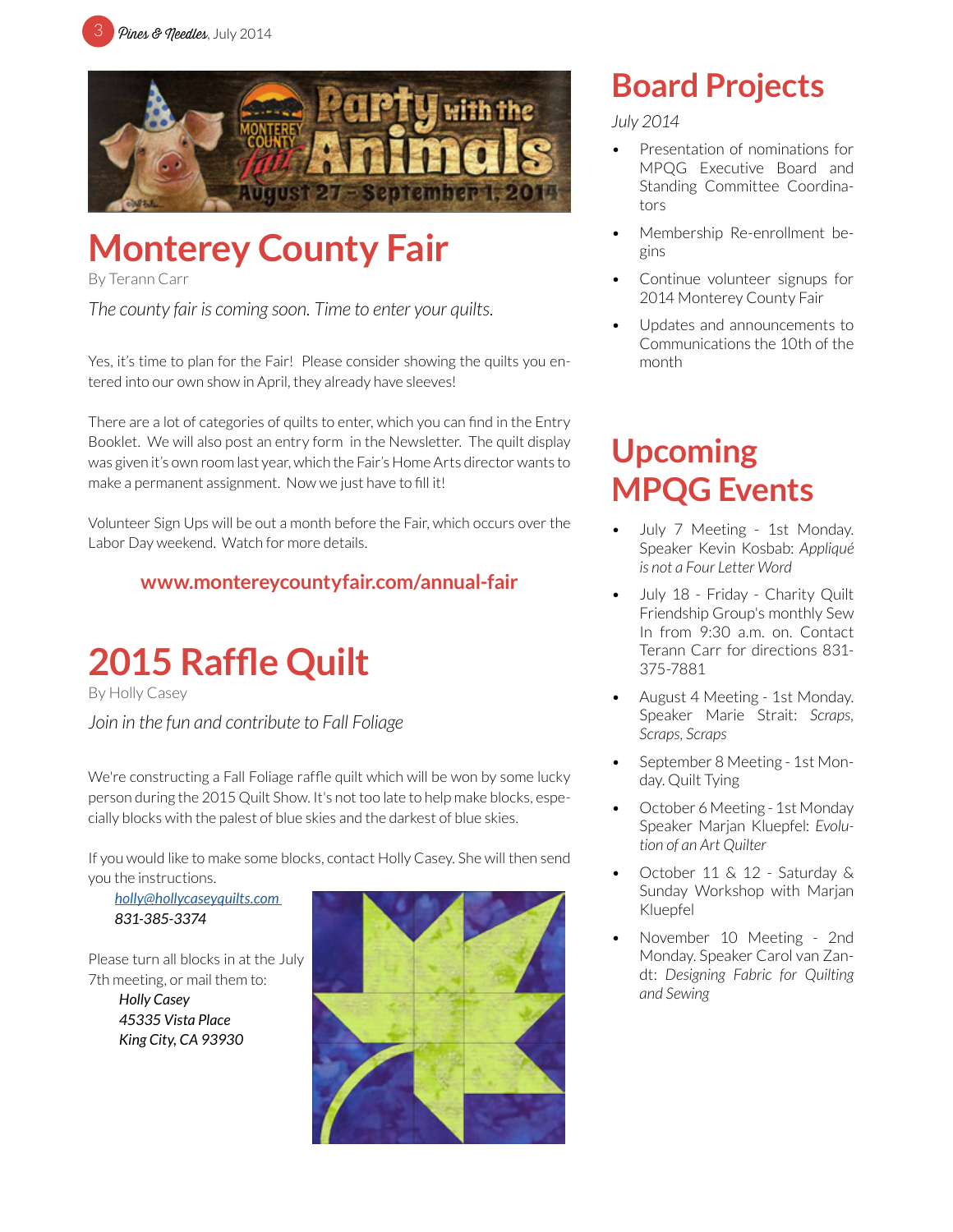# **First Vice President's Bylaws and Standing Rules Report**

By Sharon Coniglio

The Board of Directors approved the updated Bylaws and Standing Rules. These documents are posted on the MPQG Web Site in the About Us, MPQG Business section. Contact Sharon Coniglio or any Board member if you have questions. The updates include the following:

- New format
- Supporting Committee renamed Coordinator Committee.
- Establishment of two special positions: Quilt Show Chair & Publicity Chair
- Elimination of the Pay Pal position.
- Elimination of the Fundraising Coordinator.
- Changes the Board contact for the Raffle Quilt Designer and Challenge Quilt to the Activities Coordinator
- Changes the Board contact for Friendship Groups and Greeter/Mentor to Membership Coordinator
- Changes the Board contact for Annual Fund Raiser, Door Prize, and Raffle Quilt Marketer to Community Outreach Coordinator.
- Establishment of a Standing Rules Budget Appendix.

### **Read the Bylaws and Standing Rules on the website:**

**[www.mpqg.org/business/](http://www.mpqg.org/business/)**

# **MPQG Challenge Reminder**

A reminder that the challenge project is due at the August 4th meeting. Everyone that picked up a package: don't forget to bring your completed work to the meeting. If you need a reminder of the details [they are posted on the website.](http://www.mpqg.org/news/2014/05/14/mpqg-presents-quilt-challenge-2014/)

Questions? Please call: Allison Barrett, 625-9611; or Barbara Barrieau, 209-768-8469; or Alice Stoll, 659-3273.

# **Denise Oyama Miller Resource**

In her June lecture, Denise mentioned a store where she finds interesting fabrics and sample sizes pieces. Here's the link to Fabmo in Mountain View: **[www.fabmo.org](http://www.fabmo.org)**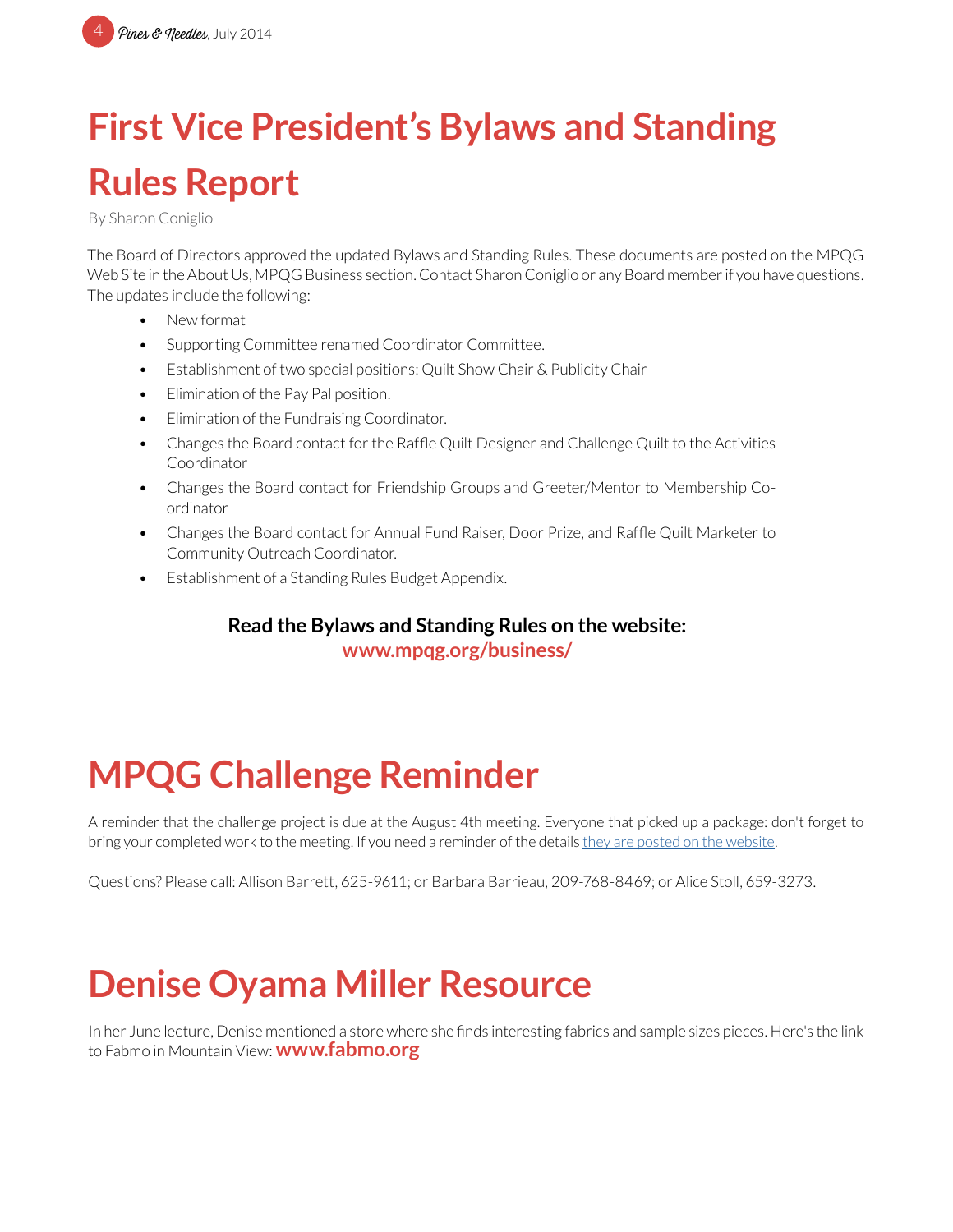| <b>Monterey Peninsula Quilters Guild</b><br><b>Workshop Reservation</b> |                                                                                                                                             |                 | <b>Members</b>                            | Non-<br>Members* |                             |
|-------------------------------------------------------------------------|---------------------------------------------------------------------------------------------------------------------------------------------|-----------------|-------------------------------------------|------------------|-----------------------------|
| $\Box$ Saturday &<br>Sunday                                             | October 11 & 12, 2014                                                                                                                       | Marjan Kluepfel | Freeform Fiberscapes                      | \$100.00         | \$120.00                    |
| Name:                                                                   |                                                                                                                                             |                 |                                           |                  |                             |
| Address:                                                                |                                                                                                                                             |                 |                                           |                  |                             |
| Telephone:                                                              |                                                                                                                                             |                 |                                           |                  |                             |
| Email:                                                                  |                                                                                                                                             |                 |                                           |                  |                             |
| $\approx$<br>⊱⊱                                                         | $\approx$<br>⊱<br>⊱<br>⊱                                                                                                                    | ⊱<br>⊱          | $\approx$ cut here<br>$\approx$<br>⊱<br>⊱ | ⊱<br>⊱           | $\approx$<br>$\approx$<br>⊱ |
| For your<br>records:                                                    | You are registered for:<br>□ Saturday and Sunday, October 11 & 12, 2014 Freeform Fiberscapes with Marjan Kluepfel                           |                 |                                           |                  |                             |
| Send to:                                                                | Make check payable to MPQG. Send to:<br>Gail Abeloe, Attn: MPQG Workshop, 157 Grand Ave., Pacific Grove, CA 93950.                          |                 |                                           |                  |                             |
| Questions?                                                              | Gail Abeloe at Back Porch Fabrics 831-375-4453.                                                                                             |                 |                                           |                  |                             |
| Time:                                                                   | Doors open at 9:30 a.m. Workshop is 10:00 a.m. to 4:00 p.m.                                                                                 |                 |                                           |                  |                             |
| Note:                                                                   | Reservations are secured when payment is received. To cancel and receive a refund,<br>cancellation must be made at least 7 days in advance. |                 |                                           |                  |                             |
| Supply List:                                                            | Available at general meetings, on web site at<br>www.mpgg.org/news/category/workshops/, or call Gail Abeloe at 831-375-4453.                |                 |                                           |                  |                             |
| Location                                                                | Health and Fitness Room at the Sally Griffin Center, 700 Jewell Avenue, Pacific Grove, CA<br>93950.                                         |                 |                                           |                  |                             |
| Food:                                                                   | Plan on bringing your lunch, snacks, and beverages.                                                                                         |                 |                                           |                  |                             |
|                                                                         | * Non-Member registration is accepted 30 days prior to the workshop.                                                                        |                 |                                           |                  |                             |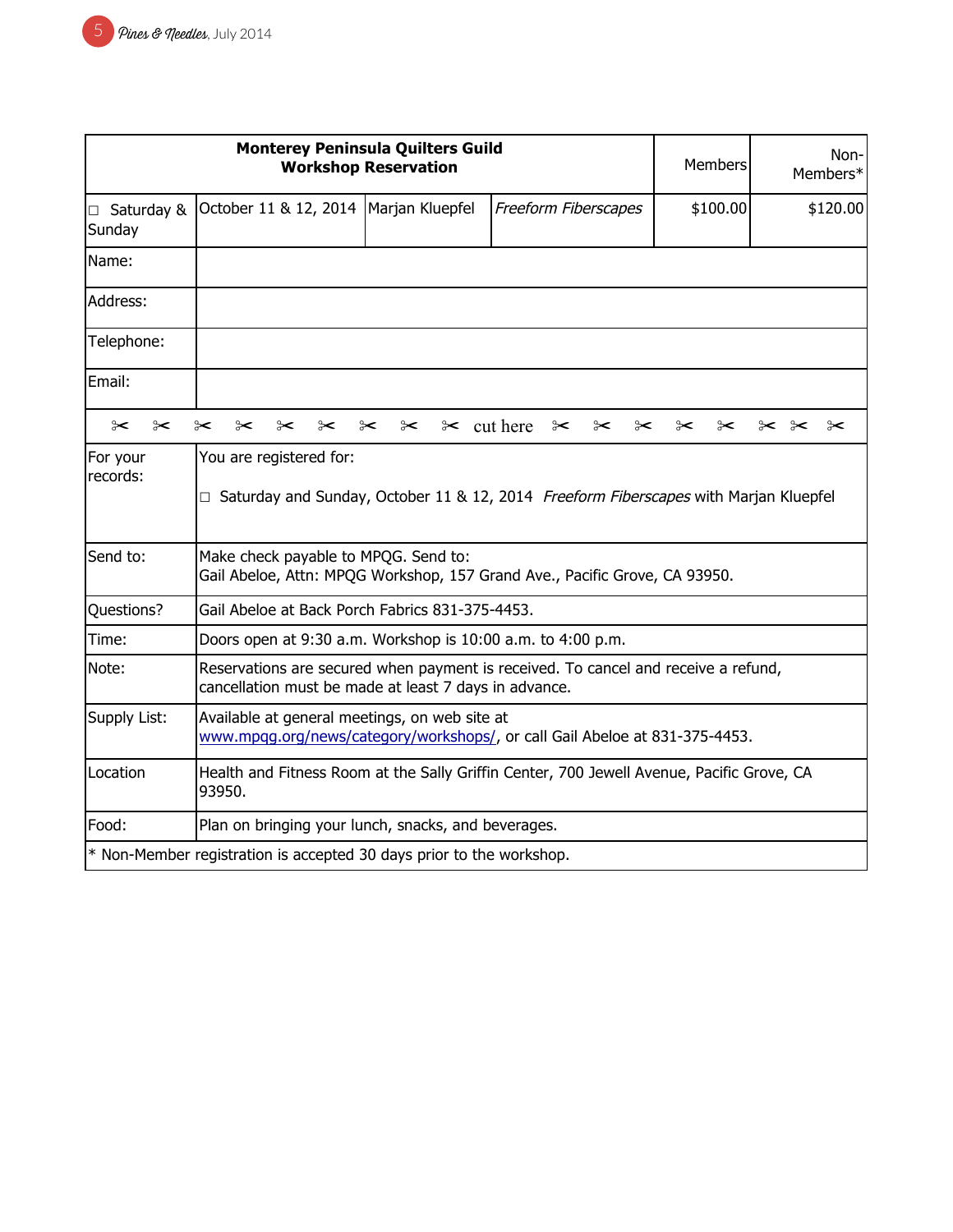# **Road Trips & Local Events Calendar, Road Trips, and Local Fun Stuff**

By Tina McGill

### **June & July 2014 Events**

- **• June 28 29**, 9am 5pm, Alex Madonna Expo, *Seven Sisters Quilt Show*, San Luis Obispo, CA. *Sun, Sand & Sea*. Over 300 quilts and 45 vendors. Jan Krentz is Featured Artist with Lecture and Workshops. [www.aqgcc.org](http://www.aqgcc.org)
- **• Now July 2**, Back Porch Fabrics, *Still Playing with Fabric Quilts* by Gail Abeloe, 157 Grand Ave. (at Central), Pacific Grove, CA 93950. For information: 831-375-4453. [www.backporchfabrics.com](http://www.backporchfabrics.com)
- **Now July 20**, 10am 4pm, San Jose Museum of Quilts and Textiles has three seperate exhibits:
	- *• New Studio Art Quilt Associates (SAQA) Northern California Inspirations*
	- *• Now and Then: Early Art Quilts by Ros Cross 1973-76*
	- *• Quilt National 2013*

520 South First St., San Jose, 408-971-0333. [www.sjquiltmuseum.or](http://www.sjquiltmuseum.org)g

**• July 6 - September 3**, Back Porch Fabrics, *Pauline Plays* by Pauline Pearsall. Artist's reception: July 6, 1-3 p.m. [www.backporchfabrics.com](http://www.backporchfabrics.com)

### **Future Events**

- **• August 2, 10AM August 3, 5PM**, *The Quilts of Lake Almanor* presented by Chester Piecemakers Quilt Guild, Chester Jr. Sr. High School, 612 First Street, Chester, CA. Contact info: Rita Isbel at [sier](mailto:sierrarita%40frontiernet.net?subject=The%20Quilts%20of%20Lake%20Almanor)[rarita@frontiernet.net](mailto:sierrarita%40frontiernet.net?subject=The%20Quilts%20of%20Lake%20Almanor) or 530-258-3901
- **• August 7, 9AM August 9, 5PM**, *Upper Midwest Show* presented by "Machine Quilting Today"; classes start August 4th; Located at Olympia Resort and Conference Center in Oconomowoc, Wisconsin. [www.mqtoday.com](http://www.mqtoday.com)
- **• August 14, 9AM August 16, 5PM** *Quilt!Knit!Stitch!* International Quilt Show in Portland

*The Long Beach Show has been moved to Portland, OR. Quilting, knitting, sewing, crochet, embroidery, tatting, etc. Oregon Convention Center. 777 NE Martin Luther King Jr Blvd, Portland, OR 97232. [www.facebook.com/quiltfestival](http://www.facebook.com/quiltfestival)*

- **• August. 16, 10AM August. 17, 4PM** *Generations of Quilts Show at the Quilt Daze X Quilt Show* at the Yorba Linda Community Center, 4501 Casa Loma, Yorba Linda, CA. Info: 714-970-7127.
- **• August. 27, 2014 September. 1, 2014** *Monterey County Fair* 2014 Entry booklet is available in the office or online on May 20. [www.montereycountyfair.com/annual-fair](http://www.montereycountyfair.com/annual-fair)
- **• September 7 November 4**, Back Porch Fabrics, *Staff Shows Off Again* by the Back Porch Fabrics Staff. Artists' reception September 7 from 1-3pm. [www.backporchfabrics.com](http://www.backporchfabrics.com)
- **• October 16 19**, Mancuso Show Management presents *Pacific International Quilt Festival XXIII* at the Santa Clara Convention Center. [www.quiltfest.com/activities.asp?id=7](http://www.quiltfest.com/activities.asp?id=7)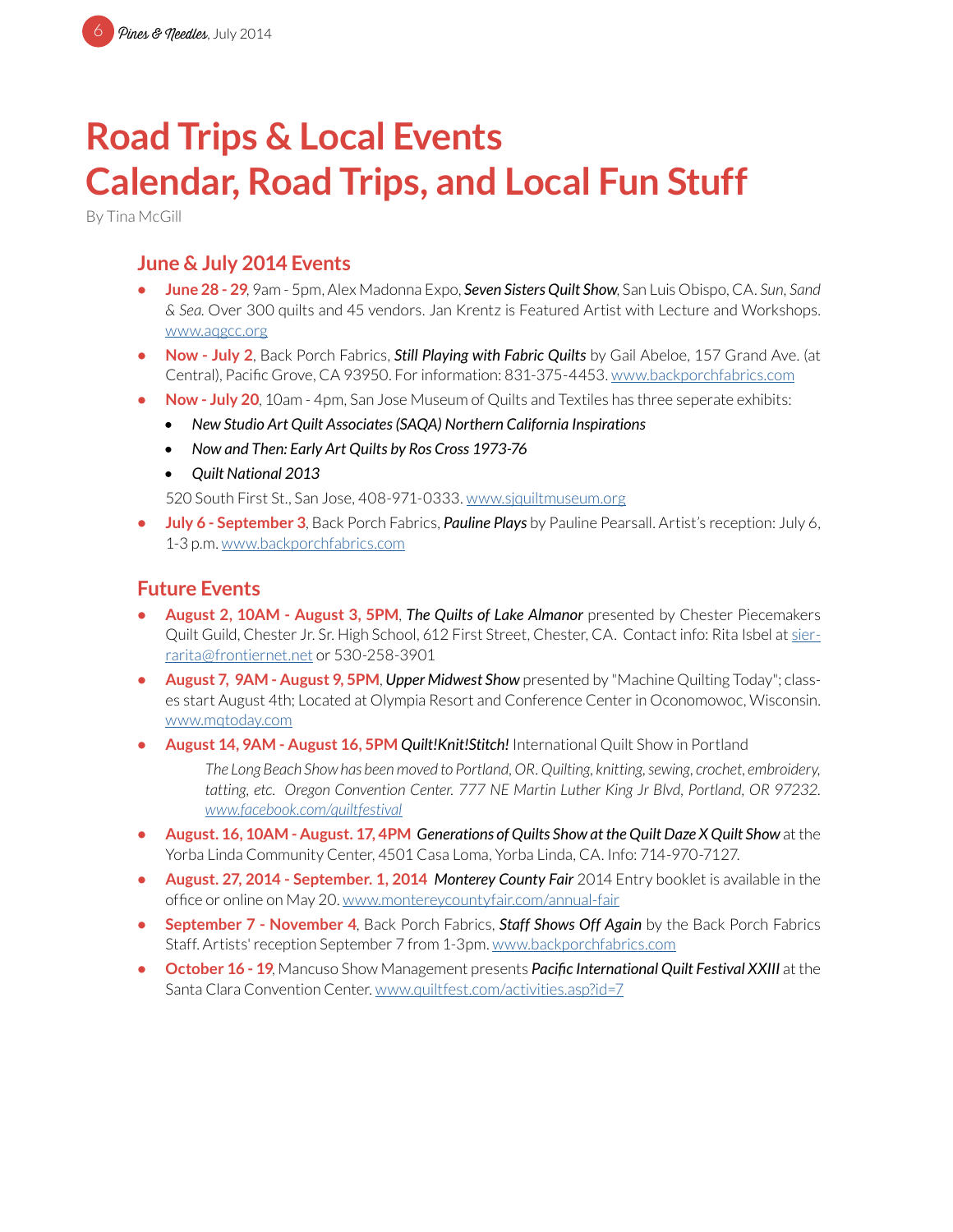



# **San Jose Quilt Museum Thanks MPQG Exquisite Art Exhibit**

All members of the San Jose Quilt and Textile Museum recently received an email about the opening of Quilt National '13 and the 37th Anniversary event. Below is an excerpt:

### **A Huge Thank You!**

*To all friends, supporters, artists, and members who celebrated our 37th Anniversary, the opening of Quilt National '13, and the Realize the Dream campaign! A special thanks to Quilt National '13 sponsors Marvin Fletcher, Flying Geese Quilters Guild, Monterey Peninsula Quilt Guild, Berger Lewis Accountancy Corporation, Contemporary Quilters and Fiber Artists (CQFA) for your support.*

To learn what's new at the Museum, go to **[www.sjquiltmuseum.org](http://www.sjquiltmuseum.org)**.



At the Monterey Museum of Art on Pacific Street, textile artist **Malin Lager** has an exhibit that is amazing. Her 'paintings' are thread paintings…all done with her sewing machine.

The exhibit will be on until October 6th, 2014. This is a must see for all wanna-be thread painters! And also for those who will just marvel.

#### **[www.montereyart.org](http://www.montereyart.org)**

*Image: Malin Lager, Emelie II, 2011, textile and embroidery*



# Monterey Peninsula Quilters Guild

Quilting & Community on the Central Coast of California **[www.mpqg.org](http://www.mpqg.org)**